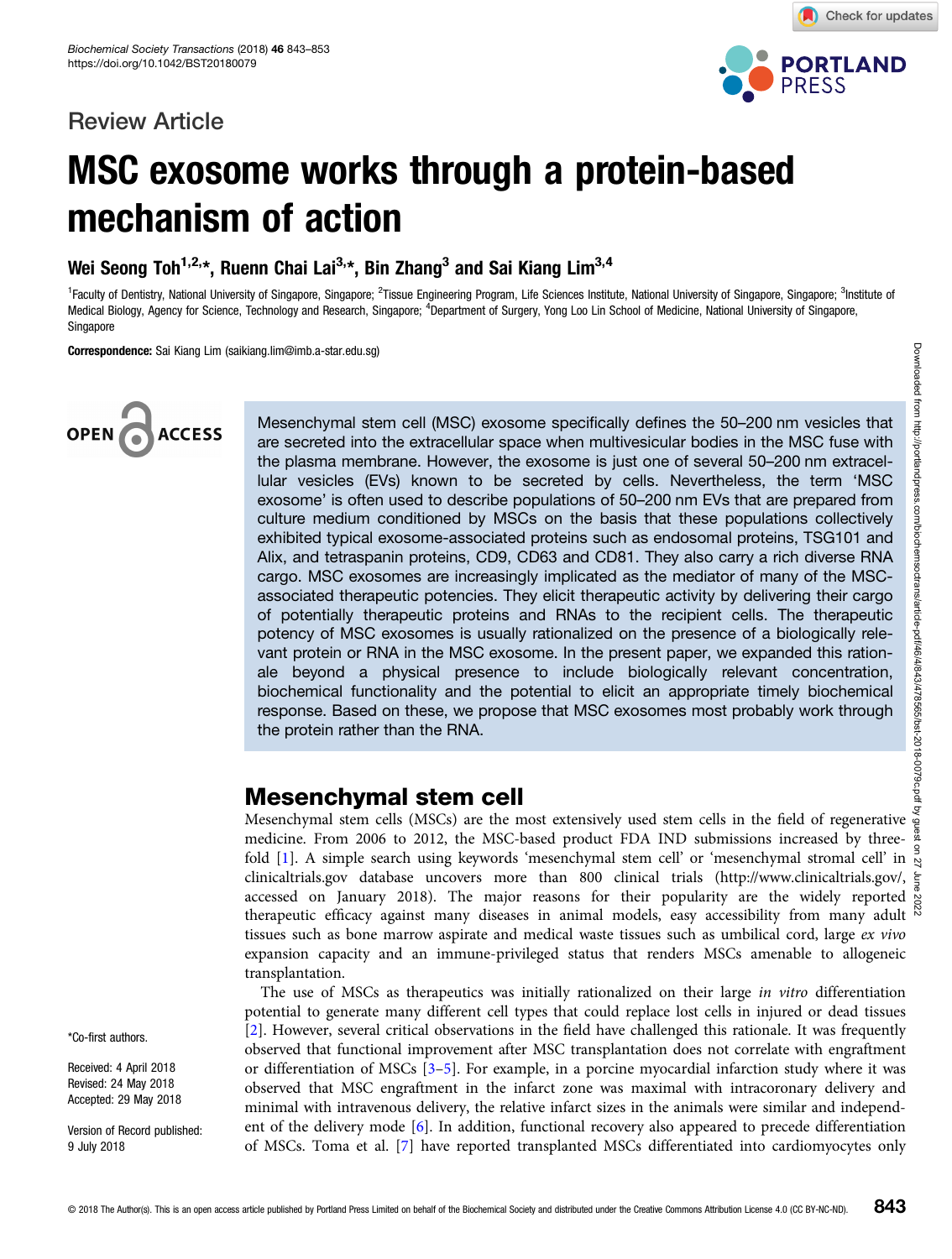

after 4 days, and Dai et al. [[8\]](#page-7-0) observed the transient left venticular function improvement in animals after MSC transplantation disappeared as the transplanted cells start to acquire cardiac markers. Still others observed cardiac improvements in the animals even when they could not detect the presence of transplanted MSCs in the heart [[9\]](#page-7-0). Gnecchi et al. [[10](#page-7-0)] also reported improved ventricular function within 72 h after transplantation long before transplanted MSCs are known to differentiate into cardiomyoctyes. Also, transplanted MSCs could improve cardiac function even if most of the transplanted cells engraft in the lungs [[8,9,11](#page-7-0)–[13](#page-7-0)]. Together, all these observations and studies contradict the 'engraft-and-differentiate' hypothesis for the efficacy of transplanted MSCs. These divergent observations led increasingly to the proposal that MSCs reduce injury and support tissue repair through their secretion [\[14\]](#page-7-0). Indeed, as early as 2004, Kinnaird et al. [[15](#page-7-0)] reported that culture medium conditioned by MSCs improved collateral flow recovery and remodeling, and improved limb function in a mouse model of hindlimb ischemia.

In 2006 [[10](#page-7-0)] and 2008 [\[16](#page-7-0)], Gnecchi et al. and our group independently showed that MSC secretion reduced infarct size in a mouse model of acute myocardial infarction in the absence of the MSC itself. These studies confirm the hypothesis that MSC secretion plays an important role in MSC therapeutic effect and further testing of this hypothesis led to the discovery of extracellular vesicles (EVs) as the mediating factor in MSC secretion [[17](#page-7-0)]. In 2009, Camussi's group first showed that MSC exerts its therapeutic efficacy through EVs. Specifically, they showed that 80–1000 nm EVs, namely microvesicles, protect against acute tubular injury [[18](#page-7-0)]. In 2010, our group further showed through size fractionation studies that the 50–200 nm EVs known as exosomes were efficacious against myocardial reperfusion injury [[19](#page-7-0)].

## Exosomes

Exosome is the best defined secreted vesicle among the different EV types reported to date, namely microvesicles, microparticles, ectosomes, shedding particles or apoptotic bodies [\[20\]](#page-7-0). Physically, they are 40–150 nm in diameter with a bi-lipid membrane that has the same orientation as the plasma membrane. The size of exosomes varies according to the methodology used. In general, sizes estimated by electron microscopy are usually smaller due to dehydration during sample preparation. With methodologies such as dynamic light scattering or nanoparticle tracking analysis where the samples were not dehydrated, the sizes are larger and in the range of 100–200 nm. Like a cell, the exosome membrane is enriched in signaling molecules and surface antigens, and it reportedly contains both proteins and genetic materials but does not contain any organelle such as nucleus or mitochondrion. The defining property that distinguishes exosomes from the other EV types is its endosomal origin.

Exosomes are formed when the membrane of endosome invaginates to produce the multivesicular body (MVB). They are released from the cells when the MVB fuses with the cell membrane [\[21](#page-7-0)]. Exosomes have a flotation density of 1.1–1.18 g/ml. Consistent with its endosomal origin, the exosome membrane is enriched in cholesterol, sphingomyelin and ceramide that are typical of lipid rafts [\[22,23\]](#page-7-0). Generally, all exosomes share a common set of proteins, namely tetraspanins (CD81, CD63 and CD9), Alix, TSG101, but they also contain specific proteins that reflect the origin and the pathophysiological states of the cell source [\[24](#page-7-0)]. According to Exocarta, the 25 proteins most commonly found in exosomes are HSPA8, CD9, glyceraldehyde 3-phosphate dehydrogenase (GAPDH), ACTB, CD63, CD81, ANXA2, enolase 1 (ENO1), HSP90AA1, EEF1A1, PKM2, YWHAE, SDCBP, PDCD6IP, ALB, YWHAZ, EEF2, ACTG1, LDHA, HSP90AB1, ALDOA, MSN, ANXA5, phosphoglycerate kinase 1 (PGK1) and CFL1 ([http://exocarta.org/exosome\\_markers](http://exocarta.org/exosome_markers)).

From its early days as 'garbage bags' to dispose of unwanted materials like transferrin receptors during the maturation of reticulocytes to red blood cells [[25](#page-7-0)], the exosome has come a long way and is now highly appreciated as an efficacious vehicle for intercellular communication to modulate recipient cell biology. As nearly all cell types are reported to secrete and take up exosomes, secretion and uptake of exosomes are likely to be conserved cellular functions and thus have universally important functions. Consistent with its role as an intercellular communication vehicle, the exosome reportedly participates in many different biological processes such as adipose tissue regeneration [[26](#page-8-0)], T-cell stimulation [[27\]](#page-8-0), myelin membrane biogenesis [[28](#page-8-0)], innate immunity modulation [\[29\]](#page-8-0), endothelial cell migration [[30](#page-8-0)], neurotransmission [\[31\]](#page-8-0), tumor growth suppression [[32](#page-8-0)], glioma growth inhibition [[33](#page-8-0)], and egg and sperm fusion [\[34\]](#page-8-0). However, the efficacy of exosomes as vehicles for intercellular communication also has the undesirable consequence of being efficacious in disseminating pathological materials such as the propagation of prion diseases [\[35\]](#page-8-0), HIV [[36](#page-8-0)], hepatitis C virus [\[37\]](#page-8-0) and cancer [\[38,39\]](#page-8-0).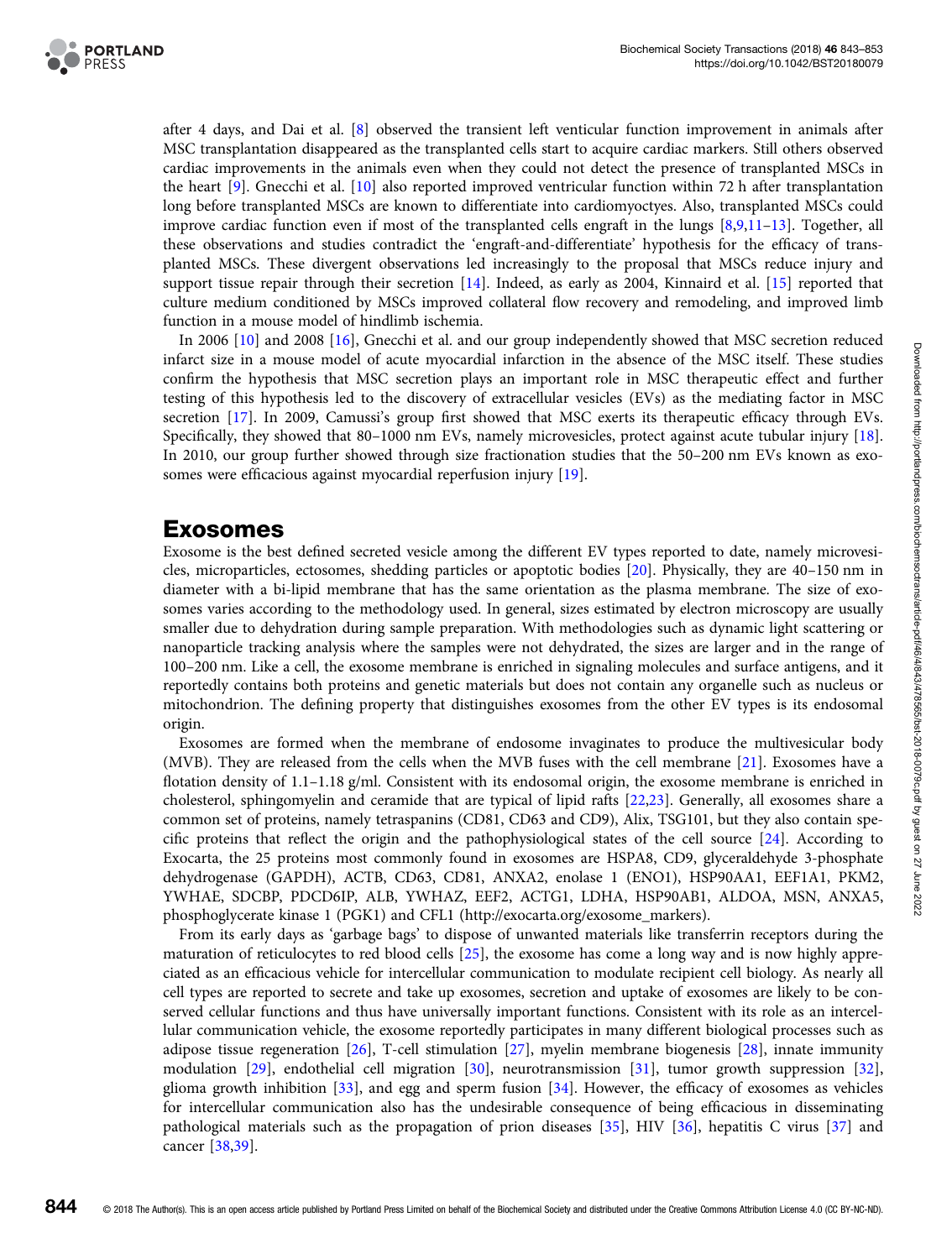

# Discovery of therapeutic MSC exosome

Therapeutic MSC exosome was first described in 2010 [[19](#page-7-0)]. When a culture medium conditioned by MSCs was fractionated by size exclusion using high-performance liquid chromatography, the conditioned medium was found to contain a fraction of homogenously sized particles with a hydrodynamic radius of 55–65 nm. Under the electron microscope, these particles have a smaller diameter of 40–100 nm, due possibly to dehydration during sample preparation. These particles collectively exhibited distinct exosome features, namely endosomal markers ALIX and TSG101, tetraspanin proteins, CD9 and CD81, RNA, flotation density of 1.1-1.18 g/ml and cholesterol-rich lipid membrane [\[19](#page-7-0)[,40\]](#page-8-0). They were efficacious in reducing infarct size in a rodent model of myocardial ischemia/reperfusion (I/R) injury.

# MSC exosome as the paracrine mediator of MSC therapeutic potency

Since the first report, MSC exosome has been reported to be therapeutically efficacious against liver fibrosis [[41\]](#page-8-0), retinal laser injury [[42\]](#page-8-0), limb ischemic injury [\[43\]](#page-8-0), diabetes-induced cognitive impairment [\[44\]](#page-8-0) and inflammation-induced preterm brain injury [\[45\]](#page-8-0). MSC exosomes were also reported to be efficacious in enhancing neurovascular plasticity after stroke [\[46\]](#page-8-0), dormancy in metastatic breast cancer cells [\[47](#page-8-0)], hepatic regeneration in drug-induced liver injury [[48](#page-8-0)], skeletal muscle regeneration [[49](#page-8-0)], cutaneous wound healing [[50\]](#page-8-0), fracture healing [[51](#page-8-0)] and cartilage regeneration [[52](#page-8-0)–[54\]](#page-8-0). This range of exosome activities mirrors the reported wide-ranging therapeutic efficacy of MSCs, suggesting that the therapeutic efficacy of the MSC is largely underpinned by its exosomes.

# MSC exosome as a 'cell-free' therapeutic

The discovery that exosomes mediate the wide-ranging therapeutic efficacy of MSCs eliminates many challenges associated with the use of living replicative cells as it radically transforms a living cell-based MSC therapy to a non-living MSC therapeutic. While MSC therapies are generally considered safe as documented in several studies [\[55](#page-8-0)–[57\]](#page-9-0), the use of relatively large living MSCs carries inherent risks such as occlusion in microvasculature [\[58\]](#page-9-0), transformation of transplanted cells into inappropriate cell types or cancer [\[59\]](#page-9-0) and pro-arrhythmic side effects [\[60](#page-9-0)–[62](#page-9-0)]. The capacity of MSCs to differentiate into chondrocytes and osteocytes also raised longterm safety concerns regarding ectopic ossification and/or calcification in tissues as reported in some animal studies [\[63\]](#page-9-0). Transplantation of living replicative cells is also risky as the grafted cells cannot be removed in events of adverse response or upon disease resolution. Operationally, the manufacture of cell-based MSC therapeutics also poses significant challenges as cell viability, potency and transformation are difficult to monitor and maintain in the manufacturing process, storage and delivery to the patient.

In contrast with large living cells, nanosized, non-living exosomes would not occlude microvasculature, transform into inappropriate cell types or persist as permanent grafts upon cessation of therapy. Exosome manufacture is also scalable and more amenable to process optimization as the producer cell source could be clonally selected, derived and immortalized to ensure standardized and reproducible production of exosomes [[64\]](#page-9-0). All in all, MSC exosome-based therapeutic could potentially be a safer, cheaper and more effective treatment modality than cell-based MSC therapeutics.

# Definition of MSC exosome

MSC exosomes are currently prepared according to size or density. Such methods cannot differentiate exosomes from other EVs or biological macromolecules such as lipoprotein complexes, protein aggregates and apoptotic bodies. MSC exosome preparation is invariably described as a preparation of 100–200 nm particles with a density of 1.10–1.18 g/ml and collectively carries exosome-associated markers such as the tetraspanin proteins and RNAs. The endosomal biogenesis of MSC exosomes is implied by the presence of endosomal markers, ALIX and TSG101. However, such parameters are descriptive and are not amenable as references for batch comparison. In addition, it has been recently shown that such preparations could be highly heterogenous and could contain three or more distinct EV populations [[65](#page-9-0)].

Each of these three EV populations can be differentiated by their affinity for different membrane lipidbinding ligands, namely cholera toxin B chain (CTB), annexin V (AV) and Shiga toxin B chain (ST), which binds GM1 ganglioside, phosphotidylserine and globotriaosylceramide (or Gb3). As each of these ligands are multivalent, i.e. binding multiple lipid molecules, this ligand–lipid binding is likely to occur only at sites of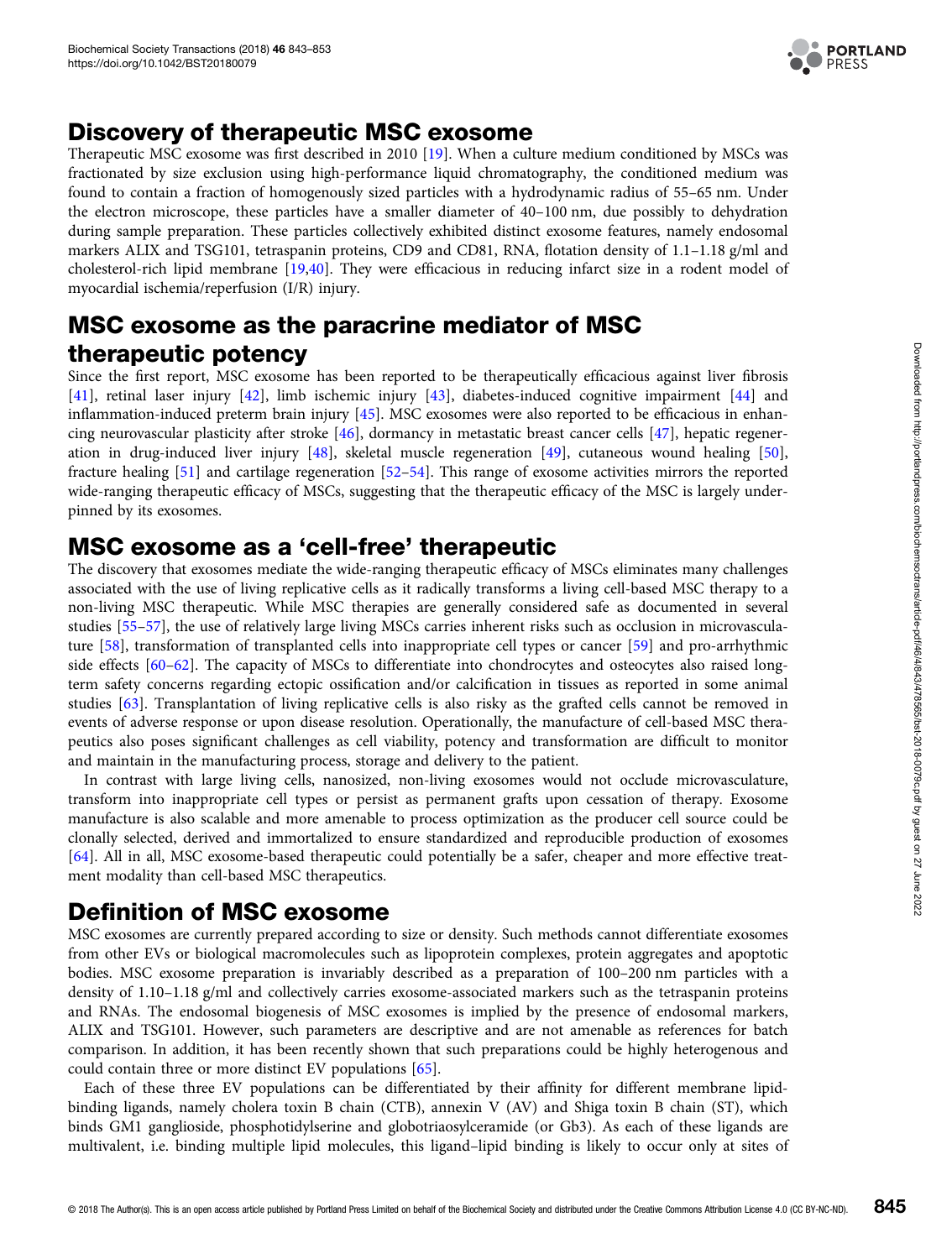

high local lipid concentration where the lipids are in sufficiently close proximity to enable multivalent binding. These sites would probably represent the sites of biogenesis of the respective EVs. Binding sites for CTB, AV and ST were observed to localize to the plasma membrane and cytoplasm, cytoplasm and nucleus, respectively.

The localization of CTB to the plasma membrane and cytoplasm is consistent with the enrichment of CTB-binding GM1 gangliosides in lipid rafts which are the major site for receptor-mediated endocytosis and biogenesis of endosomes, and consequently, also exosomes. Based on several lines of evidence including pulsechase studies, we demonstrated that CTB-binding EVs are exosomes, i.e. EVs with an endosomal biogenesis [[66](#page-9-0)]. The AV-binding sites in the cytoplasm have not been identified yet. Because of the multivalency of AV binding, the AV-binding sites are likely to represent sites of high local phosphatidylserine concentration. Unlike the co-localization of CTB-binding sites with CD81, there is little co-localization of AV-binding sites with CD81 or the plasma membrane, suggesting that in healthy cells, the AV-binding EVs are not exosomes or apoptotic bodies. ST-binding sites are localized primarily in the nucleus, suggesting that the ST-binding EVs originate from the nucleus. The cargo of each of the three EV types is consistent with the subcellular ligandbinding sites. The CTB-binding EVs carry most of the exosome-associated proteins of the MSC exosome preparation. Other than actin which is present in all three EV types, we have not yet identified any proteins that are predominantly associated with AV-binding EVs. Among the three EV types, only the ST-binding EVs carry RNA and fibronectin.

Consequently, most and probably all MSC exosome preparations reported to date are likely to be heterogenous populations of small EVs that also included exosomes. In this manuscript, the term 'MSC exosome' shall refer to EVs of 50–200 nm that are secreted by MSCs.

## RNA cargo of MSC exosome preparation

MSC exosomes like most exosomes carry an RNA cargo. Unlike several reports on RNA in exosomes, we observed that the RNA in MSC exosomes were relatively short and when visualized on agarose or polyacrylamide gels, most of the RNAs are less than 300 nucleotides (nts) [\[40\]](#page-8-0). Unlike other exosomes, 18S or 28S RNAs were not detectable in MSC exosomes [\[67,68\]](#page-9-0). RNA in the MSC exosome was susceptible to enzymatic RNase digestion only if the exosome preparation was pre-exposed to an SDS-based lysis buffer, cyclodextrin (a cholesterol chelator) or phospholipase A2. It was reported that only a fraction of the miRNAs identified in MSCs were secreted in MSC exosomes, suggesting that miRNA secretion by MSCs is a regulated process [[40](#page-8-0)]. Significantly, many of the miRNAs were pri- and pre-miRNAs, but not mature miRNAs. However, miRNA independent of its state of processing is not the major RNA species in MSC exosomes.

Deep sequencing, which presently represents the state of the art for non-biased DNA and RNA analysis, revealed MSC exosomal RNA as a highly heterogenous RNA population of ∼100 nts [\[65\]](#page-9-0). We observed that of a total of 151.13 million reads generated by RNAs in MSC exosomes, only 1.4 million reads or 0.9% were miRNAs. Considering that miRNA constitutes ∼0.01% of total cellular RNA by weight [[69](#page-9-0)], the miRNA content in MSC exosome preparation was enriched 10 times. The majority of the RNAs in the exosomes mapped to ribosomal RNAs, Y RNA, snoRNA, protein-coding RNA, snRNA and processed transcripts. As the average RNA length in exosomes is ∼100 nts, most of the exosome RNAs, except the miRNAs, are essentially fragments of the RNAs to which they are mapped, and are not likely to elicit any biological functions. Baglio et al. [\[70\]](#page-9-0) also observed in their deep sequencing of MSC exosome RNA that miRNAs constituted 2–5% of the RNA and the majority of which are tRNAs. Of the miRNAs detected through RNA sequencing, both groups independently identified 111 miRNAs [[65,70\]](#page-9-0).

The RNA cargo of exosome has generated much research interest because it was reported that exosomes carry mRNA and microRNA that could be delivered to other cells where the RNA elicits biological responses from the recipient cells [\[68,71\]](#page-9-0). However, subsequent analysis revealed that RNAs in most exosomes are short and are in the range of 200–400 nts [\[40](#page-8-0)[,72](#page-9-0)–[76\]](#page-9-0). As the average human mRNA is ∼2314 nts [[77\]](#page-9-0), RNA in exosomes are generally too short to carry protein-coding information. As such, the therapeutic effects of MSC exosomes have been increasingly attributed to the intercellular transfer of miRNA. It should be noted that MSCs are known to also transfer miRNAs to other cells via the gap junction-mediated import, which was reportedly more efficient [[78](#page-9-0)].

As miRNAs are biologically functional only when associated with RNA-induced silencing complex (RISCs), and only pre-miRNA could be loaded onto RISCs, miRNA-induced biological effects of MSC exosomes would have to be mediated by either pre-miRNA or RISC-loaded mature miRNA [\[79](#page-9-0)]. Hence, it is imperative to specify if the exosome-associated miRNA of interest is a pri-, pre- or mature miRNA. If the miRNA of interest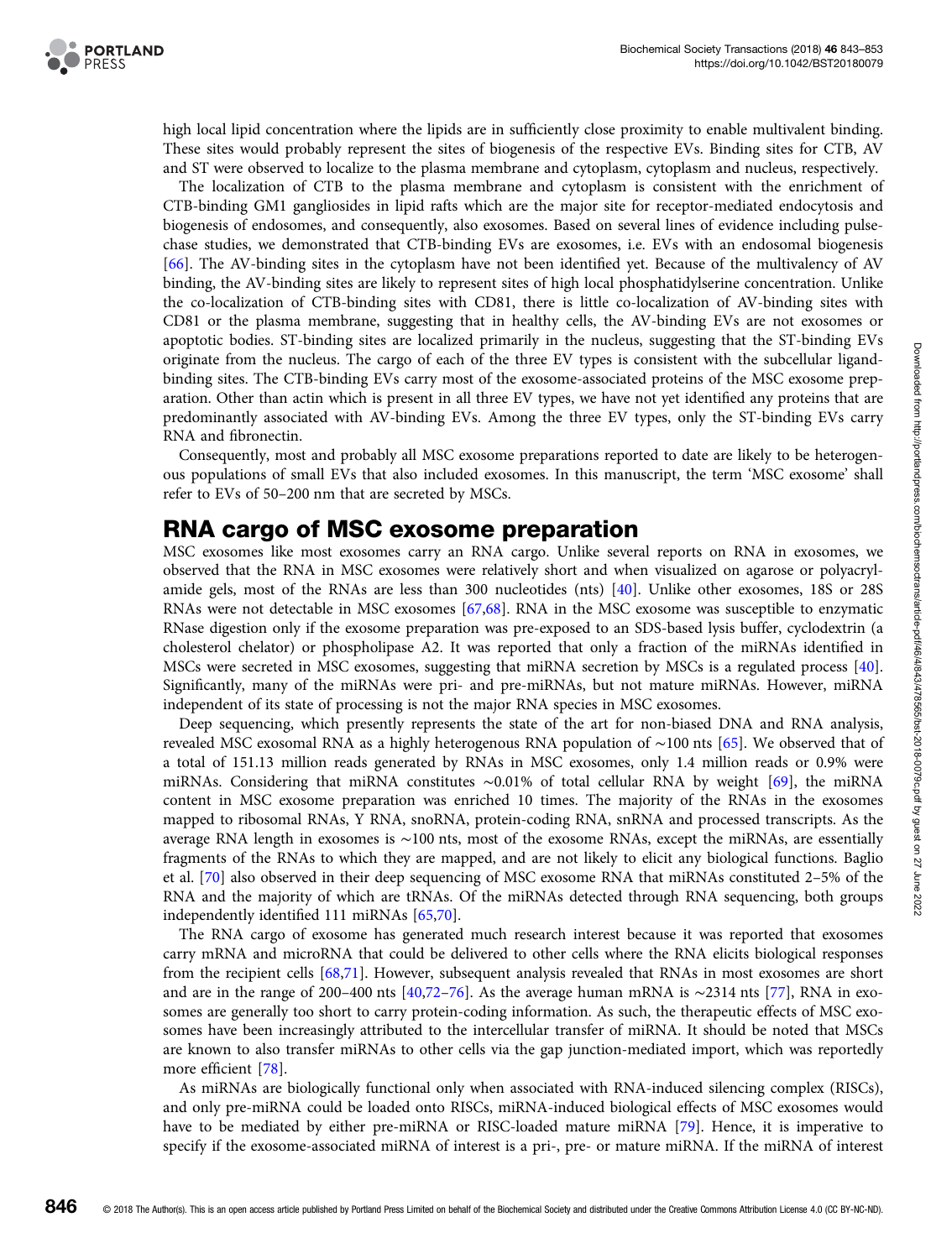

is a mature miRNA, it should be determined if the miRNA was associated with an RISC. A search of the Exocarta and Vesiclepedia (accessed 17 January 2018) revealed that Dicer and Argonaute are not frequently detected in exosomes or EVs. For example, of the 41 860 protein entries in Exocarta, there were only six entries of Argonaute protein and none for Dicer protein. Similarly, of the 92 897 protein entries in Vesiclepedia, there were two for Dicer and none for Argonaute. Interestingly, none of the eight entries were in MSC exosomes or EVs. This was consistent with an earlier report that Dicer and Ago2 were not detectable in MSC exosomes [[40\]](#page-8-0). It has also been reported that the majority of circulation miRNAs are non-vesicle-associated ribonucleoprotein complexes [\[80\]](#page-9-0), raising a possibility that some of the EV-associated miRNAs may be non-vesicle-associated ribonucleoprotein complexes that are co-purifying with exosomes and small EVs. Together, these observations demonstrate that exosomes or EVs do not carry intact RISCs.

# miRNA as mediators of MSC exosome therapeutic efficacy

The wide repertoire of miRNAs in MSC exosomes could conceivably provide an miRNA-based mechanism for the wide-ranging therapeutic effects of MSC secretion. The intercellular transfer of miRNA via exosomes resulting in functional activity in recipient cells was first observed in Epstein–Barr virus-infected cells where viral miRNAs were transferred to uninfected recipient cells [\[32\]](#page-8-0) and also between COS-7 cells and metastatic prostate cancer cells [\[73\]](#page-9-0). MSC exosome miRNAs have been implicated in many MSC exosome-mediated cellular activities such as angiogenesis and anti-angiogenesis, immunomodulation, anti-apoptosis and anti-fibrosis as reviewed by Katsuda and Ochiya [[81](#page-9-0)]. For instance, MSC exosomes reportedly transfer miRNAs such as miR-125a and miR-30b to promote tube formation of human umbilical vein endothelial cells through suppression of the angiogenic inhibitor delta-like 4 (DLL4) [\[82,83\]](#page-9-0). Interestingly, MSC exosomes also contain antiangiogenic miRNAs such as miR-16 [\[84\]](#page-9-0) and miR-100 [[85](#page-9-0)] that suppress angiogenesis by targeting vascular endothelial growth factor (VEGF) in breast cancer cells within a tumor microenvironment. Exosomal miR-181c in human umbilical cord MSC exosomes was found to attenuate burn-induced inflammation by suppressing the Toll-like receptor-4 signaling pathway [[86](#page-10-0)], and in MSCs pretreated with interleukin-1β, exosomal miR-146a was found up-regulated and enhanced macrophage polarization to M2 macrophages that in turn attenuated inflammation and improved survival in septic mice [\[87](#page-10-0)]. In other studies, exosomal miRNAs including miR-19a [\[87\]](#page-10-0) and miR-233 [[88](#page-10-0)] were identified to contribute to anti-apoptotic effects of MSC exosomes in cardioprotection against hypoxia-induced myocardial I/R injury and surgically induced sepsis, respectively. Exosomal miRNAs also contribute to anti-fibrotic effects of MSC exosomes, and overexpression of miRNA-181-5p [[89](#page-10-0)] and miR-122 [\[90\]](#page-10-0) was recently found to enhance the therapeutic efficacy of MSC exosomes in CCl4-induced liver fibrosis. Similarly, umbilical cord MSC exosomes were found to reduce scar formation during wound healing of skin defects in mouse, and this was attributed to roles of exosomal miRNAs (miR-21, miR-23a, miR-125b and miR-145) in suppressing myofibroblast formation by inhibiting TGF-β2/Smad2 signaling [[91](#page-10-0)].

# Assessing miRNA-mediated mechanism of action

To determine if exosome miRNA plays a role in mediating the therapeutic efficacy of MSC exosomes, a necessary prerequisite is the presence of a biologically relevant concentration of the miRNA. To date, we have not found a report on RNA yield of MSC exosomes. In our hands, 100  $\mu$ g of MSC exosome protein or  $1-3 \times 10^{10}$ particles yield ∼7 mg of RNA (unpublished data). This is higher than the reported yield of 2–10 ng of RNA from exosomes derived from 4 ml of serum where 1 ml of serum was determined to have  $1-3 \times 10^{12}$  exosomes per ml [[92](#page-10-0)]. The authors also estimated that theoretically, each exosome of 30–150 nm can accommodate ∼70– 25 000, 100 nt RNA or 50 kDa protein molecules. However, based on their experiments, they estimated that an average serum-derived exosome has one or less RNA molecule. As such, our yield of 7 µg of RNA per 100 µg of MSC ( $\sim$ 10<sup>10</sup> particles) exosome protein is relatively high.

Based on RNA sequencing that is discussed earlier, ∼0.9% of the total RNA in MSC exosome was miRNA [[65\]](#page-9-0). Therefore, the amount of miRNA per 100  $\mu$ g of MSC exosomes would be 0.06  $\mu$ g (60 ng). As exosomes or EVs generally do not have RISC components and the miRNAs in MSC exosomes were enriched in precursor form [\[40\]](#page-8-0), any miRNA effects would have to be exerted through pre-miRNAs. As pre-miRNAs have a median length of 83 nts [[93](#page-10-0)] with an average molecular weight of 26 761, the number of miRNA molecules per 100  $\mu$ g of MSC exosomes is  $0.6 \times 10^{-9} \times 6.02 \times 10^{23} \div 26761 = 1.3 \times 10^{10}$  or 1.3 miRNA per exosome. As more than 100 miRNAs have been detected in the MSC exosome, the probability of an exosome having a specific miRNA is 1 in 100. This distribution of miRNA in exosomes is consistent with that described by Chevillet et al. [\[94\]](#page-10-0) who estimated that, on average, there was far less than one molecule of a given miRNA per exosome, even for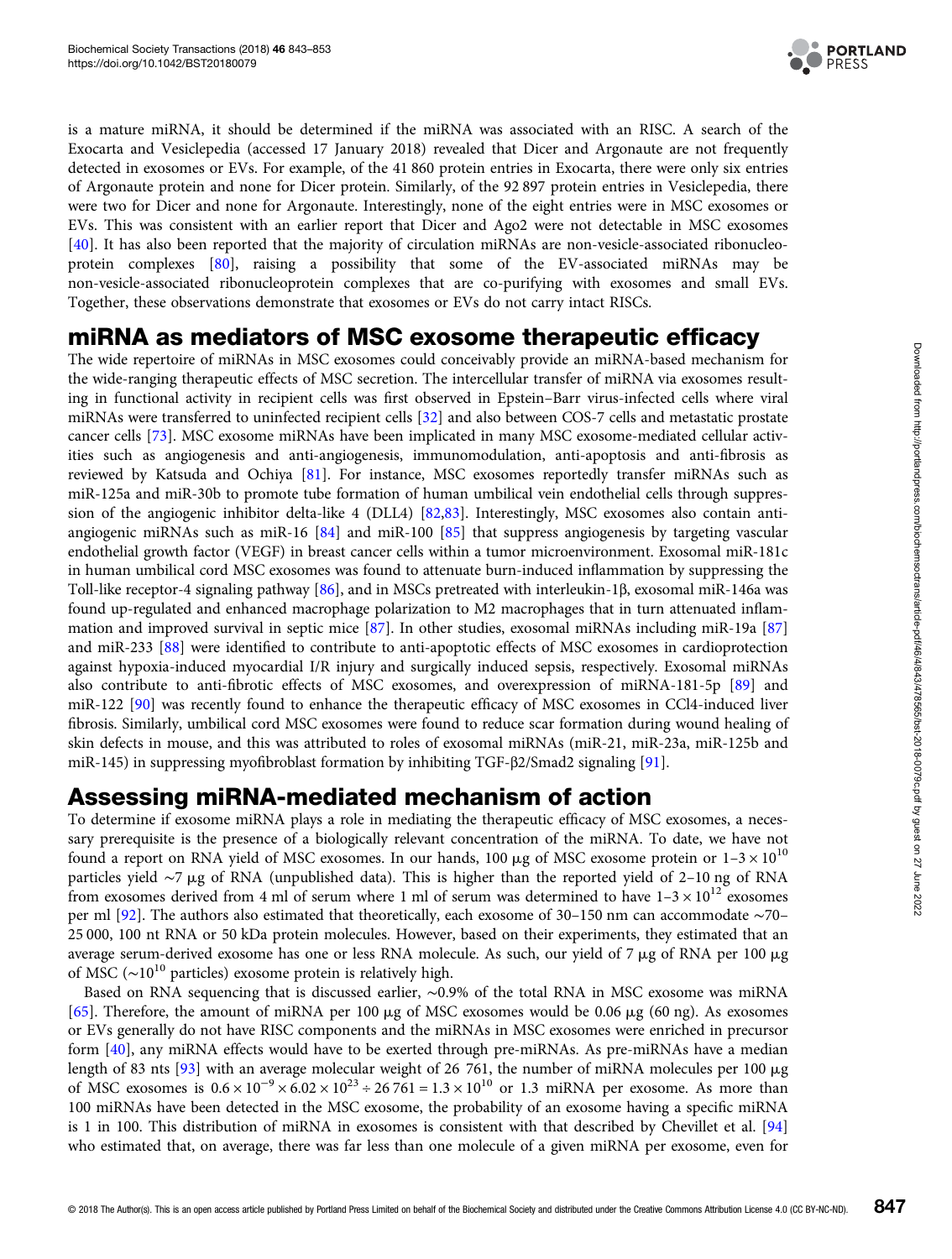the most abundant miRNAs in exosome preparations. Thus, a cell would have to take up at least 100 exosomes for one given miRNA molecule. As the number of miRNA molecules per cell varies widely from 115 330 copies of miRNAs per cell in mouse liver to 11 587 miRNAs per cell in highly purified CD34+/CD133(−) human hematopoietic progenitor cells (HSCs) [[95](#page-10-0)] and the median copy number for a specific miRNA in CD34+/ CD133(−) HSCs is 178 copies per cell, the uptake of one miRNA by a cell is not likely to elicit a cellular response.

We next evaluate the viability of an miRNA-based mechanism of action (MOA) for the MSC exosome by comparing with siRNA, a similar RNA biologic. Intravenous exosome doses in mice range from 1 to 100  $\mu$ g/ mouse, and this would be equivalent to  $0.6-60$  (7/100  $\times$  0.9%  $\times$  1 to 7/100  $\times$  0.9%  $\times$  100) ng/mouse. In comparison, the reported therapeutic doses for double-stranded 21 mer siRNA are much higher. For example, subretinal doses of VEGF siRNA to inhibit ocular vascularization in mice were 20 pmol [[96](#page-10-0)] which translates to 277.2 ng per retinal. To relieve neuropathic pain, rats were dosed intrathecally at 400  $\mu$ g/day P2X<sub>3</sub> siRNA [[97](#page-10-0)] which would be ∼40 μg/day for mice on a weight equivalent dose where a rat is assumed to be 10 times heavier than a mouse. Even when siRNAs were administered using delivery vehicles such as lipid nanoparticles, the doses were 2.0 or 4.0 mg kg<sup>-1</sup> siRNA [[98](#page-10-0)] or 50–100 μg/25 g mouse. On average, the miRNA in one therapeutic exosome dose is at least  $10<sup>3</sup>$  lower than an average siRNA dose.

In summary, our analysis here demonstrates that the presence of a specific miRNA is not sufficient to implicate a mechanistic role without due consideration of its concentration, the structure of the miRNA and the availability of accessory proteins such as RISC components.

## Protein cargo of MSC exosomes

To date, several groups have reported on the proteome of MSC exosomes [[99](#page-10-0)–[104\]](#page-10-0). More than a thousand proteins have been identified. Mapping of the proteome to biological processes revealed that MSC exosome proteomes are involved in many key biological processes that are important in cellular communication, cellular structure, inflammation, exosome biogenesis, development, tissue repair and regeneration, and metabolism [[104\]](#page-10-0). Like miRNA in MSC exosomes, proteins in MSC exosomes have the potential to modulate many of the biological processes that are involved in disease pathogenesis or tissue repair and regeneration.

# Assessing protein-based MOA

As with miRNA, a minimal requisite for a protein-based MOA is the presence of a biologically relevant level of the protein in a therapeutic dose of the exosome. It is critical that the protein should have sufficient biochemical potency in that therapeutic dose to elicit a relevant biochemical effect. We had previously proposed that MSC exosomes reduced infarct size in a mouse model of myocardial I/R injury [[19](#page-7-0),[105](#page-10-0)] and oligomycin-treated cells through a protein-mediated mechanism [[101](#page-10-0)].

During I/R injury, heart tissues underwent significant proteomic changes [[106](#page-10-0)]. Specifically, the key ratelimiting enzymes in fatty acid oxidation, glycolysis and tricarboxylic acid (TCA) cycle were greatly depleted, while the pro-apoptotic proteins were substantially increased after ischemia and for up to 120 min after reperfusion. These proteomic changes are consistent with reduced ATP production and increased apoptosis in myocardial I/R injury. The reduced ATP production and increased apoptosis in myocardial I/R injury could be alleviated by MSC exosomes [\[107\]](#page-10-0). We had attributed the MSC-mediated alleviation of reduced ATP production to the presence in the MSC exosome of all five enzymes in the ATP-generating stage of glycolysis, namely GAPDH, PGK, phosphoglucomutase (PGM), ENO and pyruvate kinase m2 isoform (PKm2). The enzymatic activity of the two ATP-generating glycolytic enzymes, PGK and PKm2, was determined to be  $3.59 \times 10^{-3}$  U and  $5.5 \times 10^{-3}$  U/µg of MSC exosome protein, respectively [[108](#page-10-0)] where one unit (U) of enzyme activity is defined as the activity required for the production of  $1 \mu$ mol of product per minute. Therefore, the two ATP-producing glycolytic enzymes, PGK and PKm2 in 1  $\mu$ g of MSC exosome protein, would have a combined enzyme activity of  $9.1 \times 10^{-3}$  U  $(3.59 \times 10^{-3}$  U +  $5.5 \times 10^{-3}$  U) and could generate  $9.1 \times 10^{-3}$  µmol of ATP per minute. As the concentration of ATP in mammalian tissues is estimated to be  $2-6 \mu$ mol/g tissue [[109\]](#page-10-0) and 1 g tissue has ∼10<sup>8</sup> cells [[110](#page-10-0)], one cell has ∼2–6 × 10<sup>-8</sup> μmol ATP. Therefore, 1 μg of exosome in 1 min can generate the same amount of ATP as in  $1.5-4.6 \times 10^5$  cells. Alternatively, it has been estimated that an average human cell consumes  $10^9$  ATP per second [[111](#page-10-0)]. As two glycolytic enzymes in 1  $\mu$ g of MSC exosome could potentially generate  $9.1 \times 10^{-3}$  µmol of ATP per minute, 1 µg of MSC exosome would generate 0.15 ×  $10^{-3}$  μmol or  $0.15 \times 10^{-3} \times 10^{-6}$  mol of ATP per second; 1 μg of exosome could meet the ATP consumption requirements of  $(6.02 \times 10^{23} \times 0.17 \times 10^{-9} \div 10^5) = 1 \times 10^5$  cells/s.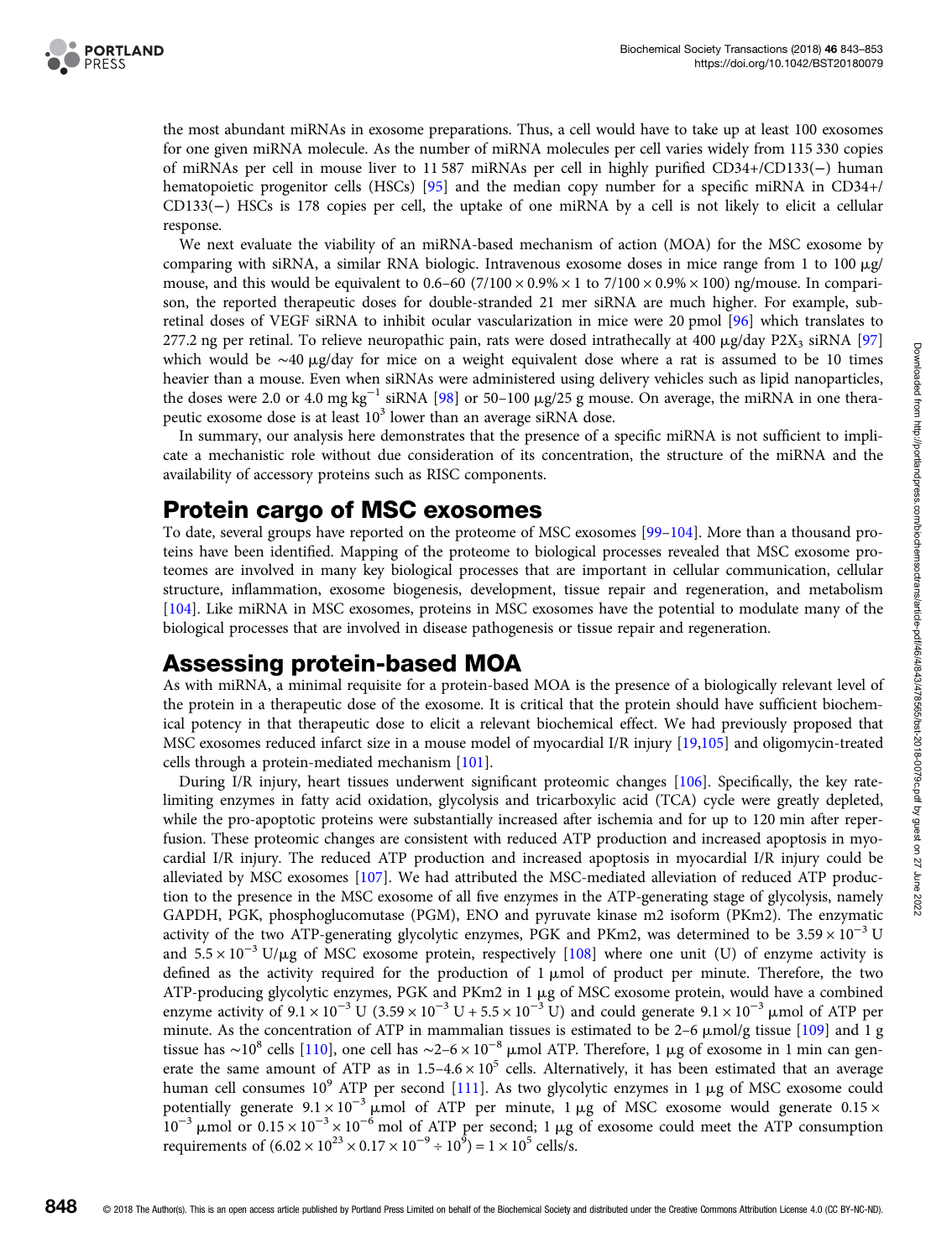



**MSC Exosome** 

## **Considerations for a Protein- or miRNA-based MOA**

- 1) Presence of candidate exosome protein/miRNA that can elicit target cell response
- 2) Functional configuration of the exosome protein or miRNA
- 3) Biologically relevant functional level of candidate protein or miRNA

**Target cell** response

#### Figure 1. The MOA underpinning the therapeutic efficacy of MSC exosomes could be attributed to their cargo of protein or RNA.

As a first requisite to identifying the candidate molecule, the candidate protein or miRNA that has the potential to elicit the therapeutic response in the target cells must be present in the exosomes. Second, the candidate must be in a biologically functional configuration. In the case of protein enzyme, this property could be directly assessed by enzyme activity. For miRNA to be functional, the exosomal miRNA must either be mature miRNAs in RISCs or pre-miRNAs that could be loaded into RISCs. Third, the candidate protein or miRNA in a therapeutic dose must have sufficient functional activity to elicit the biological response of the target cell.

# miRNA- versus protein-based MOA

In comparing the capacity of MSC exosome miRNAs versus proteins in eliciting biologically relevant activity, it is obvious that biologically important miRNAs are not likely to be present in either the right configuration or concentration. Specifically, mature miRNAs in MSC exosomes are not likely to be in RISCs as the RISC components are not generally present in the exosomes. On the other hand, pre-miRNAs are not present in sufficient quantities in a typical exosome dose to elicit a biologically relevant response. Unlike miRNA, proteins in a typical therapeutic MSC exosome dose have the potential to elicit a biologically relevant response as illustrated by the example of glycolytic enzymes to produce ATP. Therefore, a protein-mediated MOA represented a more likely mode of action for the exosomes. However, it should be noted that the potential to elicit a biologically relevant response is due, in large part, to the catalytic activity of enzymes, and that structural proteins may not elicit a similar biological response.

## **Conclusions**

Although both miRNAs and proteins in MSC exosomes have the potential to biologically influence disease- or injury-associated processes, their role in mediating MSC exosome-mediated therapeutic activity has to be considered beyond a presence in the exosomes. Critical considerations as discussed here include the potential of the miRNAs or proteins in a therapeutic dose of exosome to elicit a biologically relevant activity (Figure 1). Based on these considerations, proteins could be the main driver of MSC exosome therapeutic activity.

### Abbreviations

AV, annexin V; CTB, cholera toxin B chain; EBV, Epstein–Barr virus; ENO1, enolase 1; EVs, extracellular vesicles; GAPDH, glyceraldehyde 3-phosphate dehydrogenase; HSCs, hematopoietic progenitor cells; I/R, ischemia/ reperfusion; MOA, mechanism of action; MSC, mesenchymal stem cell; MVBs, multivesicular bodies; nts,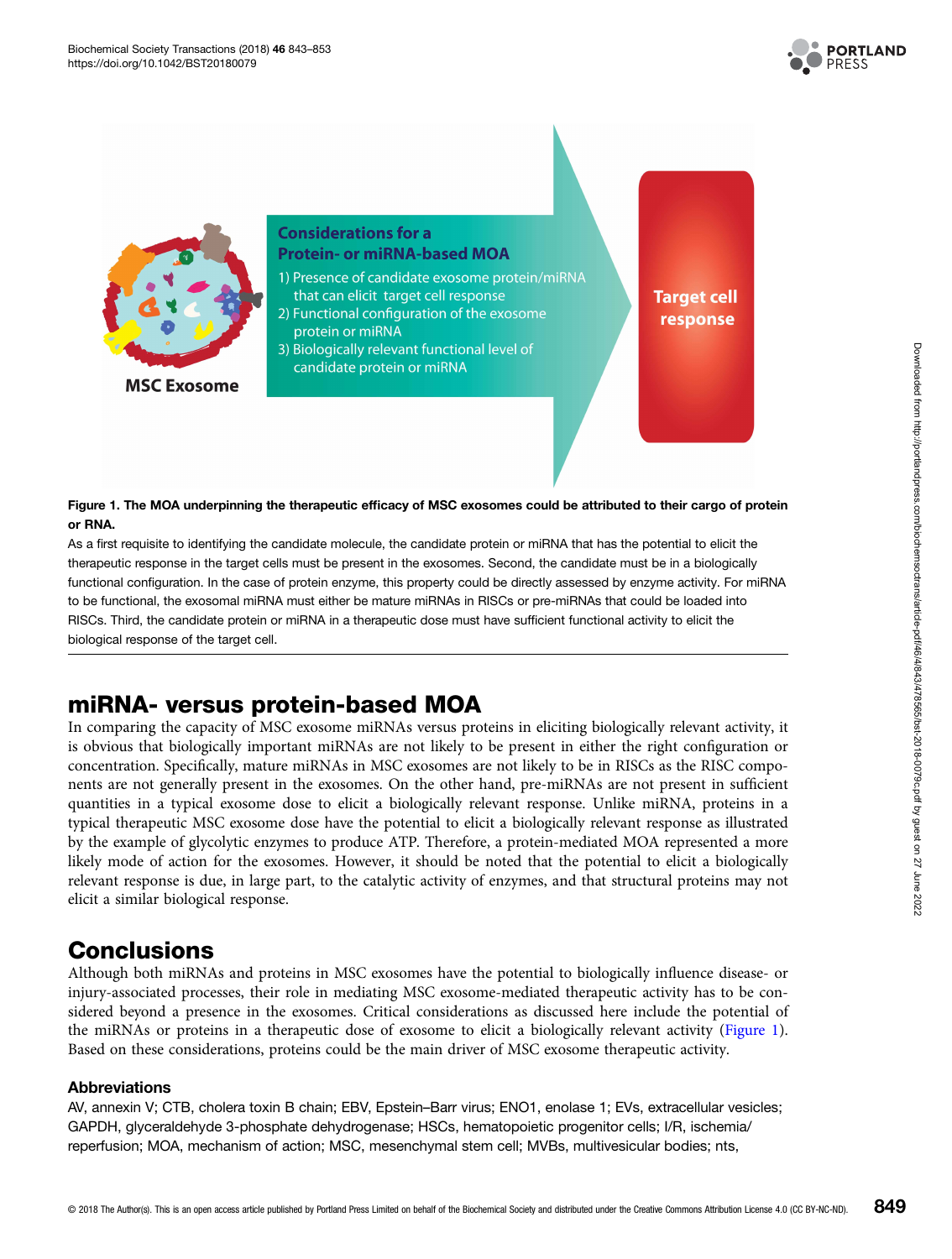

<span id="page-7-0"></span>

nucleotides; PGK, phosphoglycerate kinase; PKm2, pyruvate kinase m2 isoform; RISC, RNA-induced silencing complex; ST, Shiga Toxin B chain; U, unit; VEGF, vascular endothelial growth factor.

#### Funding

R.C.L. and S.K.L. are funded by Agency for Science, Technology and Research (A\*STAR), Singapore.

#### Competing Interests

The Authors declare that there are no competing interests associated with the manuscript.

#### References

- 1 Mendicino, M., Bailey, A.M., Wonnacott, K., Puri, R.K. and Bauer, S.R. (2014) MSC-based product characterization for clinical trials: an FDA perspective. Cell Stem Cell 14, 141–145 <https://doi.org/10.1016/j.stem.2014.01.013>
- 2 Pittenger, M., Mackay, A., Beck, S., Jaiswal, R., Douglas, R., Mosca, J. et al. (1999) Multilineage potential of adult human mesenchymal stem cells. Science 284, 143–147 <https://doi.org/10.1126/science.284.5411.143>
- 3 Ferrand, J., Noel, D., Lehours, P., Prochazkova-Carlotti, M., Chambonnier, L., Menard, A. et al. (2011) Human bone marrow-derived stem cells acquire epithelial characteristics through fusion with gastrointestinal epithelial cells. PLoS ONE 6, e19569 <https://doi.org/10.1371/journal.pone.0019569>
- 4 Spees, J.L., Olson, S.D., Ylostalo, J., Lynch, P.J., Smith, J., Perry, A. et al. (2003) Differentiation, cell fusion and nuclear fusion during ex vivo repair of epithelium by human adult stem cells from bone marrow stroma. Proc. Natl Acad. Sci. U.S.A. 100, 2397-2402 <https://doi.org/10.1073/pnas.0437997100>
- 5 Vassilopoulos, G., Wang, P.R. and Russell, D.W. (2003) Transplanted bone marrow regenerates liver by cell fusion. Nature 422, 901–904 <https://doi.org/10.1038/nature01539>
- 6 Freyman, T., Polin, G., Osman, H., Crary, J., Lu, M., Cheng, L. et al. (2006) A quantitative, randomized study evaluating three methods of mesenchymal stem cell delivery following myocardial infarction. Eur. Heart J. 27, 1114-1122 <https://doi.org/10.1093/eurheartj/ehi818>
- 7 Toma, C., Pittenger, M.F., Cahill, K.S., Byrne, B.J. and Kessler, P.D. (2002) Human mesenchymal stem cells differentiate to a cardiomyocyte phenotype in the adult murine heart. Circulation 105, 93-98 <https://doi.org/10.1161/hc0102.101442>
- 8 Dai, W., Hale, S.L., Martin, B.J., Kuang, J.Q., Dow, J.S., Wold, L.E. et al. (2005) Allogeneic mesenchymal stem cell transplantation in postinfarcted rat myocardium: short- and long-term effects. Circulation 112, 214–223 <https://doi.org/10.1161/CIRCULATIONAHA.104.527937>
- 9 Iso, Y., Spees, J.L., Serrano, C., Bakondi, B., Pochampally, R., Song, Y.H. et al. (2007) Multipotent human stromal cells improve cardiac function after myocardial infarction in mice without long-term engraftment. Biochem. Biophys. Res. Commun. 354, 700–706 <https://doi.org/10.1016/j.bbrc.2007.01.045>
- 10 Gnecchi, M., He, H., Noiseux, N., Liang, O.D., Zhang, L., Morello, F. et al. (2006) Evidence supporting paracrine hypothesis for Akt-modified mesenchymal stem cell-mediated cardiac protection and functional improvement. FASEB J. 20, 661–669 <https://doi.org/10.1096/fj.05-5211com>
- 11 da Silva Meirelles, L., Caplan, A.I. and Nardi, N.B. (2008) In search of the in vivo identity of mesenchymal stem cells. Stem Cells 26, 2287–2299 <https://doi.org/10.1634/stemcells.2007-1122>
- 12 Noiseux, N., Gnecchi, M., Lopez-Ilasaca, M., Zhang, L., Solomon, S.D., Deb, A. et al. (2006) Mesenchymal stem cells overexpressing Akt dramatically repair infarcted myocardium and improve cardiac function despite infrequent cellular fusion or differentiation. Mol. Ther. 14, 840-850 [https://doi.org/10.](https://doi.org/10.1016/j.ymthe.2006.05.016) [1016/j.ymthe.2006.05.016](https://doi.org/10.1016/j.ymthe.2006.05.016)
- 13 Lee, R.H., Pulin, A.A., Seo, M.J., Kota, D.J., Ylostalo, J., Larson, B.L. et al. (2009) Intravenous hMSCs improve myocardial infarction in mice because cells embolized in lung are activated to secrete the anti-inflammatory protein TSG-6. Cell Stem Cell 5, 54–63 <https://doi.org/10.1016/j.stem.2009.05.003>
- 14 Caplan, A.I. and Dennis, J.E. (2006) Mesenchymal stem cells as trophic mediators. J. Cell. Biochem. 98, 1076–1084 <https://doi.org/10.1002/jcb.20886>
- 15 Kinnaird, T., Stabile, E., Burnett, M.S., Shou, M., Lee, C.W., Barr, S., Fuchs, S. and Epstein, S.E. (2004) Local delivery of marrow-derived stromal cells augments collateral perfusion through paracrine mechanisms. Circulation 109, 1543-1549 <https://doi.org/10.1161/01.CIR.0000124062.31102.57> PMID: [15023891](http://www.ncbi.nlm.nih.gov/pubmed/15023891)
- 16 Timmers, L., Lim, S.K., Arslan, F., Armstrong, J.S., Hoefer, I.E., Doevendans, P.A. et al. (2007) Reduction of myocardial infarct size by human mesenchymal stem cell conditioned medium. Stem Cell Res. 1, 129–137 <https://doi.org/10.1016/j.scr.2008.02.002>
- 17 Giebel, B., Kordelas, L. and Börger, V. (2017) Clinical potential of mesenchymal stem/stromal cell-derived extracellular vesicles. Stem Cell Investig. 4, 84 <https://doi.org/10.21037/sci.2017.09.06>
- 18 Bruno, S., Grange, C., Deregibus, M.C., Calogero, R.A., Saviozzi, S., Collino, F. et al. (2009) Mesenchymal stem cell-derived microvesicles protect against acute tubular injury. J. Am. Soc. Nephrol. 20, 1053–1067 <https://doi.org/10.1681/ASN.2008070798>
- 19 Lai, R.C., Arslan, F., Lee, M.M., Sze, N.S., Choo, A., Chen, T.S. et al. (2010) Exosome secreted by MSC reduces myocardial ischemia/reperfusion injury. Stem Cell Res. 4, 214–222 <https://doi.org/10.1016/j.scr.2009.12.003>
- 20 Thery, C., Ostrowski, M. and Segura, E. (2009) Membrane vesicles as conveyors of immune responses. Nat. Rev. Immunol. 9, 581-593 [https://doi.org/](https://doi.org/10.1038/nri2567) [10.1038/nri2567](https://doi.org/10.1038/nri2567)
- 21 Fevrier, B. and Raposo, G. (2004) Exosomes: endosomal-derived vesicles shipping extracellular messages. Curr. Opin. Cell Biol. 16, 415–421 <https://doi.org/10.1016/j.ceb.2004.06.003>
- 22 Wubbolts, R., Leckie, R.S., Veenhuizen, P.T., Schwarzmann, G., Mobius, W., Hoernschemeyer, J. et al. (2003) Proteomic and biochemical analyses of human B cell-derived exosomes. Potential implications for their function and multivesicular body formation. J. Biol. Chem. 278, 10963-10972 <https://doi.org/10.1074/jbc.M207550200>
- 23 de Gassart, A., Geminard, C., Fevrier, B., Raposo, G. and Vidal, M. (2003) Lipid raft-associated protein sorting in exosomes. Blood 102, 4336-4344 <https://doi.org/10.1182/blood-2003-03-0871>
- 24 Simpson, R.J., Jensen, S.S. and Lim, J.W. (2008) Proteomic profiling of exosomes: current perspectives. Proteomics 8, 4083-4099 [https://doi.org/10.](https://doi.org/10.1002/pmic.200800109) [1002/pmic.200800109](https://doi.org/10.1002/pmic.200800109)
- 25 Pan, B.T. and Johnstone, R.M. (1983) Fate of the transferrin receptor during maturation of sheep reticulocytes in vitro: selective externalization of the receptor. Cell 33, 967–978 [https://doi.org/10.1016/0092-8674\(83\)90040-5](https://doi.org/10.1016/0092-8674(83)90040-5)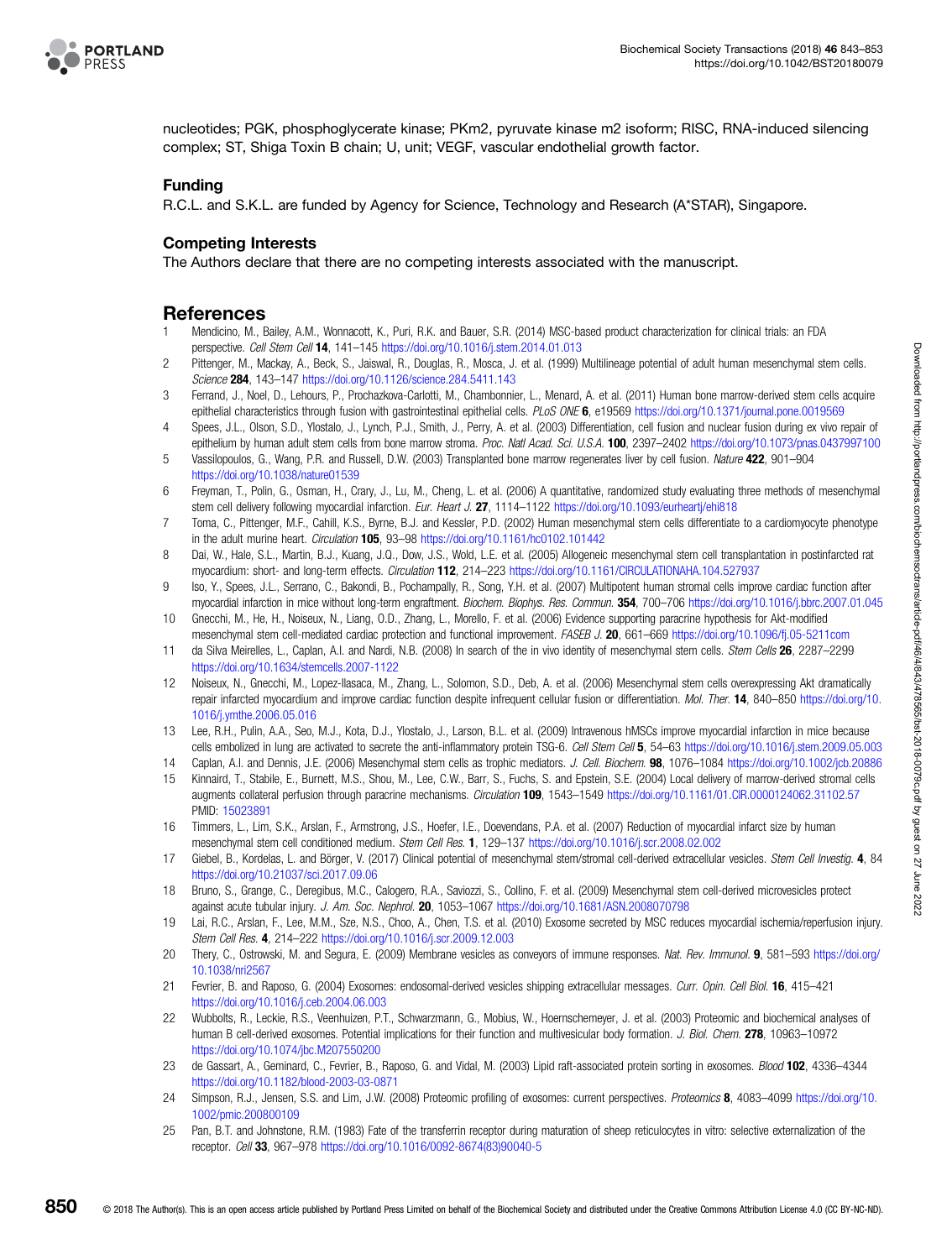

- <span id="page-8-0"></span>26 Dai, M., Yu, M., Zhang, Y. and Tian, W. (2017) Exosome-like vesicles derived from adipose tissue provide biochemical cues for adipose tissue regeneration. Tissue Eng. A 23, 1221–1230 <https://doi.org/10.1089/ten.TEA.2017.0045>
- 27 Raposo, G., Nijman, H.W., Stoorvogel, W., Liejendekker, R., Harding, C.V., Melief, C.J. et al. (1996) B lymphocytes secrete antigen-presenting vesicles. J. Exp. Med. 183, 1161–1172 <https://doi.org/10.1084/jem.183.3.1161>
- 28 Bakhti, M., Winter, C. and Simons, M. (2011) Inhibition of myelin membrane sheath formation by oligodendrocyte-derived exosome-like vesicles. J. Biol. Chem. 286, 787–796 <https://doi.org/10.1074/jbc.M110.190009>
- 29 Buck, A.H., Coakley, G., Simbari, F., McSorley, H.J., Quintana, J.F., Le Bihan, T. et al. (2014) Exosomes secreted by nematode parasites transfer small RNAs to mammalian cells and modulate innate immunity. Nat. Commun. 5, 5488 <https://doi.org/10.1038/ncomms6488>
- 30 Vrijsen, K.R., Sluijter, J.P., Schuchardt, M.W., van Balkom, B.W., Noort, W.A., Chamuleau, S.A. et al. (2010) Cardiomyocyte progenitor cell-derived exosomes stimulate migration of endothelial cells. J. Cell. Mol. Med. 14, 1064–1070 <https://doi.org/10.1111/j.1582-4934.2010.01081.x>
- 31 Lachenal, G., Pernet-Gallay, K., Chivet, M., Hemming, F.J., Belly, A., Bodon, G. et al. (2011) Release of exosomes from differentiated neurons and its regulation by synaptic glutamatergic activity. Mol. Cell. Neurosci. 46, 409-418 <https://doi.org/10.1016/j.mcn.2010.11.004>
- 32 Pegtel, D.M., Cosmopoulos, K., Thorley-Lawson, D.A., van Eijndhoven, M.A., Hopmans, E.S., Lindenberg, J.L. et al. (2010) Functional delivery of viral miRNAs via exosomes. Proc. Natl Acad. Sci. U.S.A. 107, 6328–6333 <https://doi.org/10.1073/pnas.0914843107>
- 33 Katakowski, M., Buller, B., Zheng, X., Lu, Y., Rogers, T., Osobamiro, O. et al. (2013) Exosomes from marrow stromal cells expressing miR-146b inhibit glioma growth. Cancer Lett. 335, 201-204 <https://doi.org/10.1016/j.canlet.2013.02.019>
- 34 Miyado, K., Yoshida, K., Yamagata, K., Sakakibara, K., Okabe, M., Wang, X. et al. (2008) The fusing ability of sperm is bestowed by CD9-containing vesicles released from eggs in mice. Proc. Natl Acad. Sci. U.S.A. 105, 12921-12926 <https://doi.org/10.1073/pnas.0710608105>
- 35 Leblanc, P., Arellano-Anaya, Z.E., Bernard, E., Gallay, L., Provansal, M., Lehmann, S. et al. (2017) Isolation of exosomes and microvesicles from cell culture systems to study prion transmission. Methods Mol. Biol. 1545, 153–176 [https://doi.org/10.1007/978-1-4939-6728-5\\_11](https://doi.org/10.1007/978-1-4939-6728-5_11)
- 36 Teow, S.Y., Nordin, A.C., Ali, S.A. and Khoo, A.S. (2016) Exosomes in human immunodeficiency virus type I pathogenesis: threat or opportunity? Adv. Virol. 2016, 9852494 <https://doi.org/10.1155/2016/9852494>
- 37 Ramakrishnaiah, V., Thumann, C., Fofana, I., Habersetzer, F., Pan, Q., de Ruiter, P.E. et al. (2013) Exosome-mediated transmission of hepatitis C virus between human hepatoma Huh7.5 cells. Proc. Natl Acad. Sci. U.S.A. 110, 13109–13113 <https://doi.org/10.1073/pnas.1221899110>
- 38 Hao, S., Ye, Z., Li, F., Meng, Q., Qureshi, M., Yang, J. et al. (2006) Epigenetic transfer of metastatic activity by uptake of highly metastatic B16 melanoma cell-released exosomes. Exp. Oncol. 28, 126–131 PMID:[16837903](http://www.ncbi.nlm.nih.gov/pubmed/16837903)
- 39 Richards, K.E., Zeleniak, A.E., Fishel, M.L., Wu, J., Littlepage, L.E. and Hill, R. (2017) Cancer-associated fibroblast exosomes regulate survival and proliferation of pancreatic cancer cells. Oncogene 36, 1770–1778 <https://doi.org/10.1038/onc.2016.353>
- 40 Chen, T.S., Lai, R.C., Lee, M.M., Choo, A.B., Lee, C.N. and Lim, S.K. (2010) Mesenchymal stem cell secretes microparticles enriched in pre-microRNAs. Nucleic Acids Res. 38, 215-224 <https://doi.org/10.1093/nar/gkp857>
- 41 Li, T., Yan, Y., Wang, B., Qian, H., Zhang, X., Shen, L. et al. (2013) Exosomes derived from human umbilical cord mesenchymal stem cells alleviate liver fibrosis. Stem Cells Dev. 22, 845–854 <https://doi.org/10.1089/scd.2012.0395>
- 42 Yu, B., Shao, H., Su, C., Jiang, Y., Chen, X., Bai, L. et al. (2016) Exosomes derived from MSCs ameliorate retinal laser injury partially by inhibition of MCP-1. Sci. Rep. 6, 34562 <https://doi.org/10.1038/srep34562>
- 43 Hu, G.W., Li, Q., Niu, X., Hu, B., Liu, J., Zhou, S.M. et al. (2015) Exosomes secreted by human-induced pluripotent stem cell-derived mesenchymal stem cells attenuate limb ischemia by promoting angiogenesis in mice. Stem Cell Res. Ther. 6, 10 <https://doi.org/10.1186/scrt546>
- 44 Nakano, M., Nagaishi, K., Konari, N., Saito, Y., Chikenji, T., Mizue, Y. et al. (2016) Bone marrow-derived mesenchymal stem cells improve diabetesinduced cognitive impairment by exosome transfer into damaged neurons and astrocytes. Sci. Rep. 6, 24805 <https://doi.org/10.1038/srep24805>
- 45 Drommelschmidt, K., Serdar, M., Bendix, I., Herz, J., Bertling, F., Prager, S. et al. (2017) Mesenchymal stem cell-derived extracellular vesicles ameliorate inflammation-induced preterm brain injury. Brain Behav. Immun. 60, 220–232 <https://doi.org/10.1016/j.bbi.2016.11.011>
- 46 Xin, H., Li, Y., Cui, Y., Yang, J.J., Zhang, Z.G. and Chopp, M. (2013) Systemic administration of exosomes released from mesenchymal stromal cells promote functional recovery and neurovascular plasticity after stroke in rats. J. Cereb. Blood Flow Metab. 33, 1711-1715 [https://doi.org/10.1038/jcbfm.](https://doi.org/10.1038/jcbfm.2013.152) [2013.152](https://doi.org/10.1038/jcbfm.2013.152)
- 47 Ono, M., Kosaka, N., Tominaga, N., Yoshioka, Y., Takeshita, F., Takahashi, R.U. et al. (2014) Exosomes from bone marrow mesenchymal stem cells contain a microRNA that promotes dormancy in metastatic breast cancer cells. Sci. Signal. 7, ra63 <https://doi.org/10.1126/scisignal.2005231>
- 48 Tan, C.Y., Lai, R.C., Wong, W., Dan, Y.Y., Lim, S.K. and Ho, H.K. (2014) Mesenchymal stem cell-derived exosomes promote hepatic regeneration in drug-induced liver injury models. Stem Cell Res. Ther. 5, 76 <https://doi.org/10.1186/scrt465>
- 49 Nakamura, Y., Miyaki, S., Ishitobi, H., Matsuyama, S., Nakasa, T., Kamei, N. et al. (2015) Mesenchymal-stem-cell-derived exosomes accelerate skeletal muscle regeneration. FEBS Lett. 589, 1257–1265 <https://doi.org/10.1016/j.febslet.2015.03.031>
- 50 Zhang, J., Guan, J., Niu, X., Hu, G., Guo, S., Li, Q. et al. (2015) Exosomes released from human induced pluripotent stem cells-derived MSCs facilitate cutaneous wound healing by promoting collagen synthesis and angiogenesis. J. Transl. Med. 13, 49 <https://doi.org/10.1186/s12967-015-0417-0>
- 51 Furuta, T., Miyaki, S., Ishitobi, H., Ogura, T., Kato, Y., Kamei, N. et al. (2016) Mesenchymal stem cell-derived exosomes promote fracture healing in a mouse model. Stem Cells Transl. Med. 5, 1620–1630 <https://doi.org/10.5966/sctm.2015-0285>
- 52 Zhang, S., Chu, W., Lai, R., Hui, J., Lee, E., Lim, S. et al. (2016) Human mesenchymal stem cell-derived exosomes promote orderly cartilage regeneration in an immunocompetent rat osteochondral defect model. Cytotherapy 18, S13 <https://doi.org/10.1016/j.jcyt.2016.03.035>
- 53 Zhang, S., Chuah, S.J., Lai, R.C., Hui, J.H.P., Lim, S.K. and Toh, W.S. (2018) MSC exosomes mediate cartilage repair by enhancing proliferation, attenuating apoptosis and modulating immune reactivity. Biomaterials 156, 16–27 <https://doi.org/10.1016/j.biomaterials.2017.11.028>
- 54 Zhang, S., Chu, W., Lai, R., Lim, S., Hui, J. and Toh, W. (2016) Exosomes derived from human embryonic mesenchymal stem cells promote osteochondral regeneration. Osteoarthritis Cartilage 24, 2135–2140 <https://doi.org/10.1016/j.joca.2016.06.022>
- 55 Fernandez, O., Izquierdo, G., Fernandez, V., Leyva, L., Reyes, V., Guerrero, M. et al. (2018) Adipose-derived mesenchymal stem cells (AdMSC) for the treatment of secondary-progressive multiple sclerosis: a triple blinded, placebo controlled, randomized phase I/II safety and feasibility study. PLoS ONE 13, e0195891 <https://doi.org/10.1371/journal.pone.0195891>
- 56 Makhlough, A., Shekarchian, S., Moghadasali, R., Einollahi, B., Dastgheib, M., Janbabaee, G. et al. (2018) Bone marrow-mesenchymal stromal cell infusion in patients with chronic kidney disease: a safety study with 18 months of follow-up. Cytotherapy 20, 660–669 [https://doi.org/10.1016/j.jcyt.](https://doi.org/10.1016/j.jcyt.2018.02.368) [2018.02.368](https://doi.org/10.1016/j.jcyt.2018.02.368)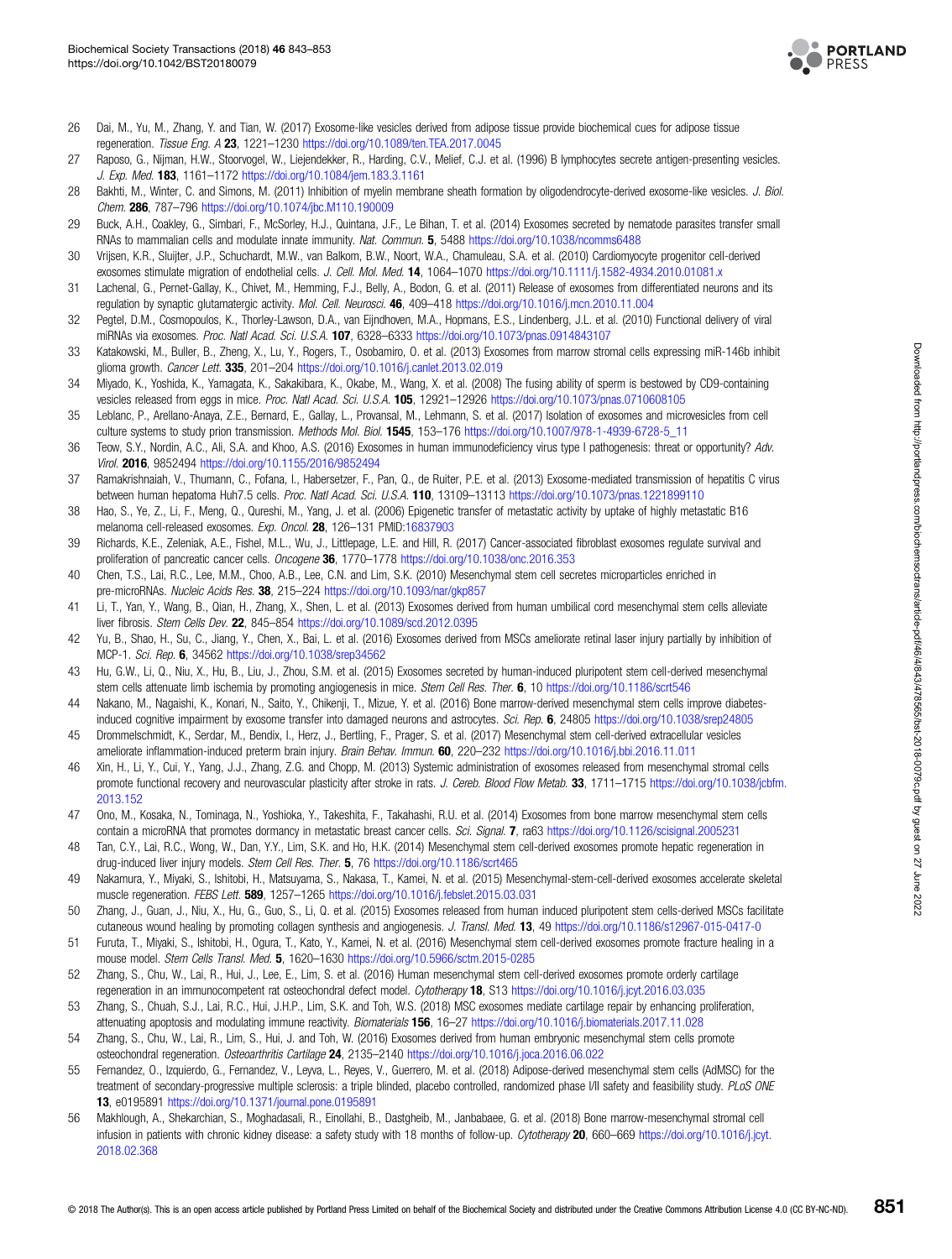<span id="page-9-0"></span>

- 57 Bartolucci, J., Verdugo, F.J., Gonzalez, P.L., Larrea, R.E., Abarzua, E., Goset, C. et al. (2017) Safety and efficacy of the intravenous infusion of umbilical cord mesenchymal stem cells in patients with heart failure: a phase 1/2 randomized controlled trial (RIMECARD trial [randomized clinical trial of intravenous infusion umbilical cord mesenchymal stem cells on cardiopathy]). Circ. Res. 121, 1192-1204 <https://doi.org/10.1161/CIRCRESAHA.117.310712>
- 58 Furlani, D., Ugurlucan, M., Ong, L., Bieback, K., Pittermann, E., Westien, I. et al. (2009) Is the intravascular administration of mesenchymal stem cells safe? Mesenchymal stem cells and intravital microscopy. Microvasc. Res. 77, 370–376 <https://doi.org/10.1016/j.mvr.2009.02.001>
- 59 Jeong, J.O., Han, J.W., Kim, J.M., Cho, H.J., Park, C., Lee, N. et al. (2011) Malignant tumor formation after transplantation of short-term cultured bone marrow mesenchymal stem cells in experimental myocardial infarction and diabetic neuropathy. Circ. Res. 108, 1340–1347 [https://doi.org/10.1161/](https://doi.org/10.1161/CIRCRESAHA.110.239848) [CIRCRESAHA.110.239848](https://doi.org/10.1161/CIRCRESAHA.110.239848)
- 60 Chang, M.G., Tung, L., Sekar, R.B., Chang, C.Y., Cysyk, J., Dong, P. et al. (2006) Proarrhythmic potential of mesenchymal stem cell transplantation revealed in an in vitro coculture model. Circulation 113, 1832-1841 <https://doi.org/10.1161/CIRCULATIONAHA.105.593038>
- 61 Pak, H.N., Qayyum, M., Kim, D.T., Hamabe, A., Miyauchi, Y., Lill, M.C. et al. (2003) Mesenchymal stem cell injection induces cardiac nerve sprouting and increased tenascin expression in a Swine model of myocardial infarction. J. Cardiovasc. Electrophysiol. 14, 841-848 [https://doi.org/10.1046/j.](https://doi.org/10.1046/j.1540-8167.2003.03124.x) [1540-8167.2003.03124.x](https://doi.org/10.1046/j.1540-8167.2003.03124.x)
- 62 Price, M.J., Chou, C.C., Frantzen, M., Miyamoto, T., Kar, S., Lee, S. et al. (2006) Intravenous mesenchymal stem cell therapy early after reperfused acute myocardial infarction improves left ventricular function and alters electrophysiologic properties. Int. J. Cardiol. 111, 231–239 [https://doi.org/10.](https://doi.org/10.1016/j.ijcard.2005.07.036) [1016/j.ijcard.2005.07.036](https://doi.org/10.1016/j.ijcard.2005.07.036)
- 63 Breitbach, M., Bostani, T., Roell, W., Xia, Y., Dewald, O., Nygren, J.M. et al. (2007) Potential risks of bone marrow cell transplantation into infarcted hearts. Blood 110, 1362–1369 <https://doi.org/10.1182/blood-2006-12-063412>
- 64 Chen, T.S., Arslan, F., Yin, Y., Tan, S.S., Lai, R.C., Choo, A.B. et al. (2011) Enabling a robust scalable manufacturing process for therapeutic exosomes through oncogenic immortalization of human ESC-derived MSCs. J. Transl. Med. 9, 47 <https://doi.org/10.1186/1479-5876-9-47>
- 65 Lai, R.C., Tan, S.S., Yeo, R.W.Y., Choo, A.B.H., Reiner, A.T., Su, Y. et al. (2016) MSC secretes at least 3 EV types each with a unique permutation of membrane lipid, protein and RNA. J. Extracell. Vesicles 5, 29828 <https://doi.org/10.3402/jev.v5.29828>
- 66 Tan, S.S., Yin, Y., Lee, T., Lai, R.C., Yeo, R.W., Zhang, B. et al. (2013) Therapeutic MSC exosomes are derived from lipid raft microdomains in the plasma membrane. J. Extracell. Vesicles 2, 22614 <https://doi.org/10.3402/jev.v2i0.22614>
- 67 Smalheiser, N.R. (2007) Exosomal transfer of proteins and RNAs at synapses in the nervous system. Biol. Direct 2, 35 [https://doi.org/10.1186/](https://doi.org/10.1186/1745-6150-2-35) [1745-6150-2-35](https://doi.org/10.1186/1745-6150-2-35)
- 68 Valadi, H., Ekstrom, K., Bossios, A., Sjostrand, M., Lee, J.J. and Lotvall, J.O. (2007) Exosome-mediated transfer of mRNAs and microRNAs is a novel mechanism of genetic exchange between cells. Nat. Cell Biol. 9, 654-659 <https://doi.org/10.1038/ncb1596>
- 69 Pritchard, C.C., Cheng, H.H. and Tewari, M. (2012) MicroRNA profiling: approaches and considerations. Nat. Rev. Genet. 13, 358–369 <https://doi.org/10.1038/nrg3198>
- 70 Baglio, S.R., Rooijers, K., Koppers-Lalic, D., Verweij, F.J., Pérez Lanzón, M., Zini, N. et al. (2015) Human bone marrow- and adipose-mesenchymal stem cells secrete exosomes enriched in distinctive miRNA and tRNA species. Stem Cell Res. Ther. 6, 127 <https://doi.org/10.1186/s13287-015-0116-z>
- 71 Skog, J., Wurdinger, T., van Rijn, S., Meijer, D., Gainche, L., Sena-Esteves, M. et al. (2008) Glioblastoma microvesicles transport RNA and protein that promote tumor growth and provide diagnostic biomarkers. Nat. Cell Biol. 10, 1470–1476 <https://doi.org/10.1038/ncb1800>
- 72 Kesimer, M., Scull, M., Brighton, B., DeMaria, G., Burns, K., O'Neal, W. et al. (2009) Characterization of exosome-like vesicles released from human tracheobronchial ciliated epithelium: a possible role in innate defense. FASEB J. 23, 1858–1868 <https://doi.org/10.1096/fj.08-119131>
- 73 Kosaka, N., Iguchi, H., Yoshioka, Y., Takeshita, F., Matsuki, Y. and Ochiya, T. (2010) Secretory mechanisms and intercellular transfer of microRNAs in living cells. J. Biol. Chem. 285, 17442–17452 <https://doi.org/10.1074/jbc.M110.107821>
- 74 Nolte-'t Hoen, E.N.M., Buermans, H.P.J., Waasdorp, M., Stoorvogel, W., Wauben, M.H.M. and 't Hoen, P.A.C. (2012) Deep sequencing of RNA from immune cell-derived vesicles uncovers the selective incorporation of small non-coding RNA biotypes with potential regulatory functions. Nucleic Acids Res. 40, 9272–9285 <https://doi.org/10.1093/nar/gks658>
- 75 Jenjaroenpun, P., Kremenska, Y., Nair, V.M., Kremenskoy, M., Joseph, B. and Kurochkin, I.V. (2013) Characterization of RNA in exosomes secreted by human breast cancer cell lines using next-generation sequencing. Peer J. 1, e201 <https://doi.org/10.7717/peerj.201>
- 76 Enderle, D., Spiel, A., Coticchia, C.M., Berghoff, E., Mueller, R., Schlumpberger, M. et al. (2015) Characterization of RNA from exosomes and other extracellular vesicles isolated by a novel spin column-based method. PLoS ONE 10, e0136133 <https://doi.org/10.1371/journal.pone.0136133>
- 77 Ota, T., Suzuki, Y., Nishikawa, T., Otsuki, T., Sugiyama, T., Irie, R. et al. (2003) Complete sequencing and characterization of 21,243 full-length human cDNAs. Nat. Genet. 36, 40 <https://doi.org/10.1038/ng1285>
- 78 Lim, P.K., Bliss, S.A., Patel, S.A., Taborga, M., Dave, M.A., Gregory, L.A. et al. (2011) Gap junction–mediated import of microRNA from bone marrow stromal cells can elicit cell cycle quiescence in breast cancer cells. Cancer Res. 71, 1550–1560 <https://doi.org/10.1158/0008-5472.CAN-10-2372>
- 79 Kim, Y. and Kim, V.N. (2012) MicroRNA factory: RISC assembly from precursor microRNAs. Mol. Cell 46, 384-386 [https://doi.org/10.1016/j.molcel.](https://doi.org/10.1016/j.molcel.2012.05.012) [2012.05.012](https://doi.org/10.1016/j.molcel.2012.05.012)
- 80 Arroyo, J.D., Chevillet, J.R., Kroh, E.M., Ruf, I.K., Pritchard, C.C., Gibson, D.F. et al. (2011) Argonaute2 complexes carry a population of circulating microRNAs independent of vesicles in human plasma. Proc. Natl Acad. Sci. U.S.A. 108, 5003-5008 <https://doi.org/10.1073/pnas.1019055108>
- 81 Katsuda, T. and Ochiya, T. (2015) Molecular signatures of mesenchymal stem cell-derived extracellular vesicle-mediated tissue repair. Stem Cell Res. Ther. 6, 212 <https://doi.org/10.1186/s13287-015-0214-y>
- 82 Liang, X., Zhang, L., Wang, S., Han, Q. and Zhao, R.C. (2016) Exosomes secreted by mesenchymal stem cells promote endothelial cell angiogenesis by transferring miR-125a. J. Cell Sci. 129, 2182-2189 <https://doi.org/10.1242/jcs.170373>
- 83 Gong, M., Yu, B., Wang, J., Wang, Y., Liu, M., Paul, C. et al. (2017) Mesenchymal stem cells release exosomes that transfer miRNAs to endothelial cells and promote angiogenesis. Oncotarget 8, 45200-45212 <https://doi.org/10.18632/oncotarget.16778>
- 84 Lee, C., Mitsialis, S.A., Aslam, M., Vitali, S.H., Vergadi, E., Konstantinou, G. et al. (2012) Exosomes mediate the cytoprotective action of mesenchymal stromal cells on hypoxia-induced pulmonary hypertension. Circulation 126, 2601–2611 <https://doi.org/10.1161/CIRCULATIONAHA.112.114173>
- 85 Pakravan, K., Babashah, S., Sadeghizadeh, M., Mowla, S.J., Mossahebi-Mohammadi, M., Ataei, F. et al. (2017) MicroRNA-100 shuttled by mesenchymal stem cell-derived exosomes suppresses in vitro angiogenesis through modulating the mTOR/HIF-1α/VEGF signaling axis in breast cancer cells. Cell. Oncol. 40, 457–470 <https://doi.org/10.1007/s13402-017-0335-7>